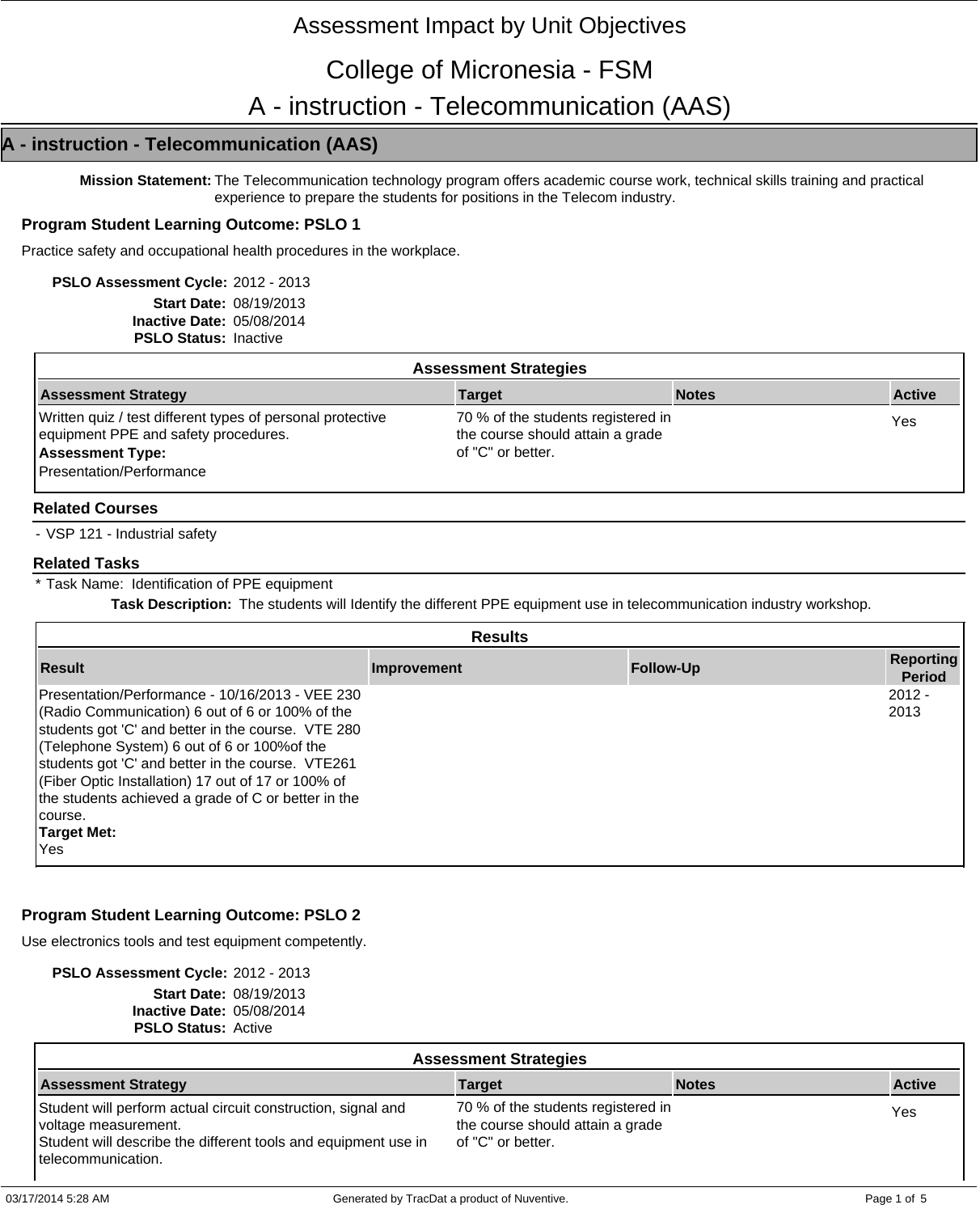| <b>Assessment Strategies</b> |               |              |               |  |
|------------------------------|---------------|--------------|---------------|--|
| <b>Assessment Strategy</b>   | <b>Target</b> | <b>Notes</b> | <b>Active</b> |  |
| <b>Assessment Type:</b>      |               |              |               |  |
| Presentation/Performance     |               |              |               |  |

#### **Related Courses**

- VEE 103 - Electronics Fundamentals I

- VEE 104 - Electronics Fundamental II

- VEE 110 - Discrete Devises I

#### **Related Tasks**

\* Task Name: Proper use of driving tools, cutting tools, crimpping tools, multimeter and generators.

**Task Description:** Student will perform actual circuit construction, signal and voltage measurement.

#### Student will describe the different tools and equipment use in telecommunication.

|                                                                                                                                                                                 | <b>Results</b> |                  |                                   |
|---------------------------------------------------------------------------------------------------------------------------------------------------------------------------------|----------------|------------------|-----------------------------------|
| <b>Result</b>                                                                                                                                                                   | Improvement    | <b>Follow-Up</b> | <b>Reporting</b><br><b>Period</b> |
| Presentation/Performance - 09/17/2013 - In VEE<br>135, 15 out of 15 or 100% of the students got a<br>grade of "C" and better in the course.<br><b>Target Met:</b><br><b>Yes</b> |                |                  | $2012 -$<br>2013                  |

# **Program Student Learning Outcome: PSLO 3**

Interpret schematic diagrams and waveforms.

#### **PSLO Assessment Cycle:** 2012 - 2013

**Start Date:** 08/19/2013 **Inactive Date:** 05/08/2014 **PSLO Status:** Active

| <b>Assessment Strategies</b>                                                                                                                                                                              |                                                                                             |              |               |  |
|-----------------------------------------------------------------------------------------------------------------------------------------------------------------------------------------------------------|---------------------------------------------------------------------------------------------|--------------|---------------|--|
| <b>Assessment Strategy</b>                                                                                                                                                                                | <b>Target</b>                                                                               | <b>Notes</b> | <b>Active</b> |  |
| Actual reading and circuit tracing of schematic diagram.<br>Student will describe the different symbols and signals found in<br>schematic diagram.<br><b>Assessment Type:</b><br>Presentation/Performance | 70 % of the students registered in<br>the course should attain a grade<br>of "C" or better. |              | Yes           |  |

# **Related Courses**

- VEE 135 Digital Electronis
- VEE 230 Radio Communication
- VEE 235 Digital Electronis II
- VEE 240 Signal processing

#### **Related Tasks**

\* Task Name: Describe the electrical and signal flow of a circuit.

**Task Description:** Using the block diagram and schematic diagram the student will identify, measure, describe and analyze the voltages and signal waveform of each test points.

|                                                                                                                                 | <b>Results</b> |                  |                            |
|---------------------------------------------------------------------------------------------------------------------------------|----------------|------------------|----------------------------|
| <b>Result</b>                                                                                                                   | Improvement    | <b>Follow-Up</b> | Reporting<br><b>Period</b> |
| Presentation/Performance - 10/16/2013 - In VEE<br>240,15 out of 15 or 100% of the students got 'C'<br>and better in the course. |                |                  | $2012 -$<br>2013           |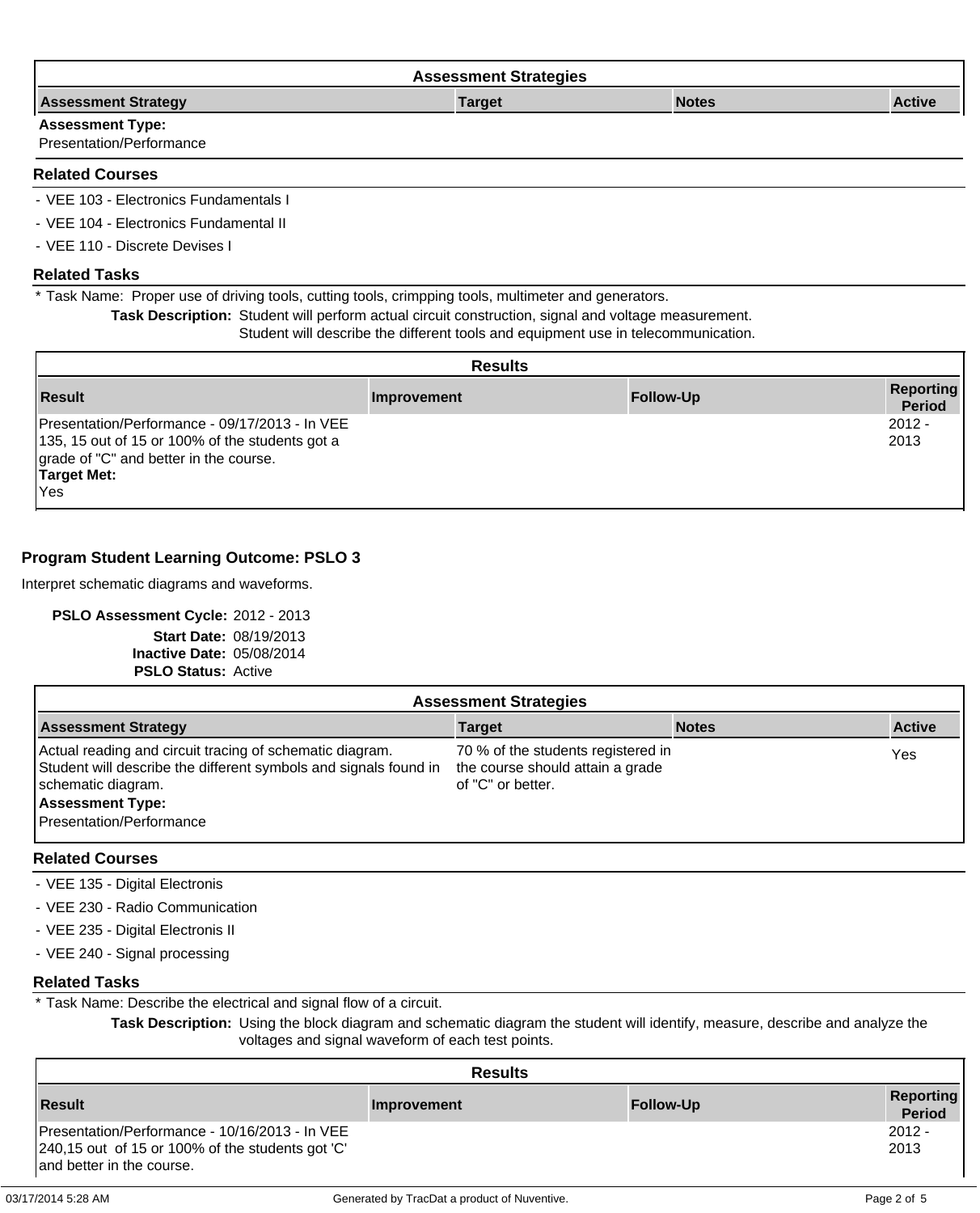|                           | <b>Results</b> |                  |                            |
|---------------------------|----------------|------------------|----------------------------|
| <b>Result</b>             | Improvement    | <b>Follow-Up</b> | <b>Reporting</b><br>Period |
| <b>Target Met:</b><br>Yes |                |                  |                            |

# **Program Student Learning Outcome: PSLO 4**

Build electronics project to a given specification.

**PSLO Assessment Cycle:** 2012 - 2013

**Start Date:** 08/19/2013 **Inactive Date:** 05/08/2014 **PSLO Status:** Active

| <b>Assessment Strategies</b>                                                                                                                                                            |                                                         |              |               |  |
|-----------------------------------------------------------------------------------------------------------------------------------------------------------------------------------------|---------------------------------------------------------|--------------|---------------|--|
| <b>Assessment Strategy</b>                                                                                                                                                              | <b>Target</b>                                           | <b>Notes</b> | <b>Active</b> |  |
| Actual electronics circuit construction.<br>Student will describe the correct procedure in electronics project the course should attain a grade<br>assembly.<br><b>Assessment Type:</b> | 70 % of the students registered in<br>of "C" or better. |              | Yes           |  |
| Presentation/Performance                                                                                                                                                                |                                                         |              |               |  |

## **Related Courses**

- VEE 100 - Soldering and Termination techniques

- VEM 110 - Workshop fabrication

#### **Related Tasks**

\* Task Name: Assemble electronic circuits, terminate and connect wires / cables and connectors.

**Task Description:** The student will construct wires and cables connectors by following the procedure and steps in project construction.

|                                                                                                                                                                                                                                      | <b>Results</b> |                  |                            |
|--------------------------------------------------------------------------------------------------------------------------------------------------------------------------------------------------------------------------------------|----------------|------------------|----------------------------|
| <b>Result</b>                                                                                                                                                                                                                        | Improvement    | <b>Follow-Up</b> | Reporting<br><b>Period</b> |
| Assemble electronic circuits, terminate and<br>connect wires / cables and connectors. -<br>06/11/2013 - In VEM110, 13 out of 14 students<br>$(93%)$ achieved a grade of 70% or better in the<br>course.<br><b>Target Met:</b><br>Yes |                |                  | $2012 -$<br>2013           |

# **Program Student Learning Outcome: PSLO 5**

Practice a career in the Telecom Industry

**PSLO Assessment Cycle:** 2012 - 2013 **Start Date:** 08/20/2013 **Inactive Date:** 05/15/2014

**PSLO Status:** Active

|                                                                                                                                                                                                                         | <b>Assessment Strategies</b>                            |              |               |
|-------------------------------------------------------------------------------------------------------------------------------------------------------------------------------------------------------------------------|---------------------------------------------------------|--------------|---------------|
| <b>Assessment Strategy</b>                                                                                                                                                                                              | <b>Target</b>                                           | <b>Notes</b> | <b>Active</b> |
| The student will be access base on his performance by the<br>industry partner field supervisor and course instructor in charge. the course should attain a grade<br><b>Assessment Type:</b><br>Presentation/Performance | 70 % of the students registered in<br>of "C" or better. |              | Yes           |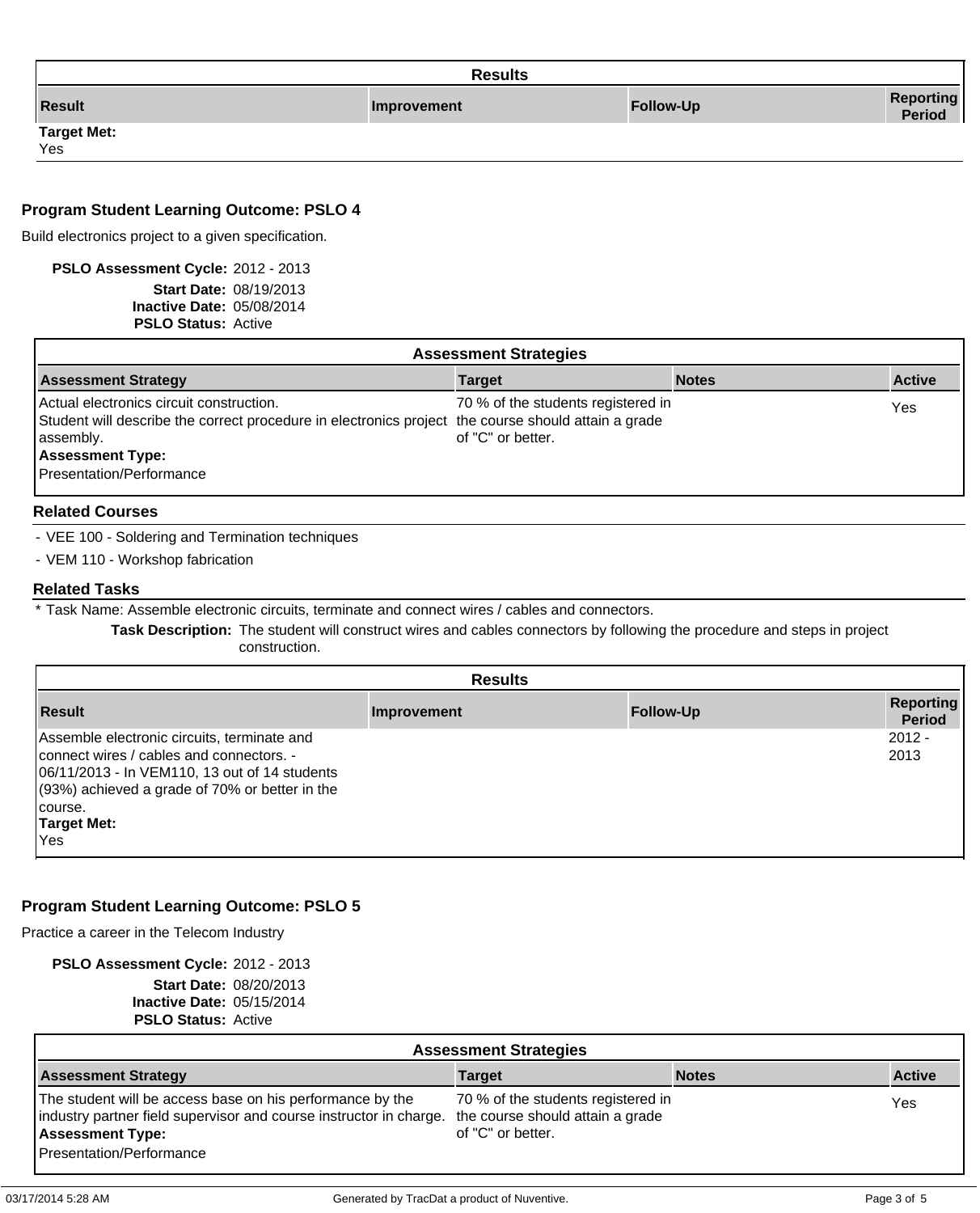# **Related Courses**

- VEE 250 Cooperative education
- VEE 266 Rotating machinery
- VTE 281 Cellular phone repair

#### **Related Tasks**

\* Task Name: Cooperative Education

**Task Description:** In VEE 250, student will spend 60 hrs of training at the industry partner workplace. Student is expected to follow the workplace policy and apply their learn skills at the workplace through the supervision of site supervisor with the collaboration of the course instructor.

\* Task Name: Service, troubleshoot and repair cellular phones.

**Task Description:** In VTE 281, student should repair various trouble of cellular telephone relating to hardware and software issue.

| <b>Results</b>                                                                                                                                                |             |                  |                                   |  |
|---------------------------------------------------------------------------------------------------------------------------------------------------------------|-------------|------------------|-----------------------------------|--|
| l Result                                                                                                                                                      | Improvement | <b>Follow-Up</b> | <b>Reporting</b><br><b>Period</b> |  |
| Presentation/Performance - 10/16/2013 - In VEE<br>250,13 out of 13 or 100% of the students got 'C'<br>and better in the course.<br><b>Target Met:</b><br>lYes |             |                  | $2012 -$<br>2013                  |  |

# **Program Student Learning Outcome: PSLO 6**

Troubleshoot microwave, fiber optic and telephone system.

**PSLO Assessment Cycle:** 2012 - 2013 **Start Date:** 08/19/2013 **Inactive Date:** 05/08/2014 **PSLO Status:** Active

| <b>Assessment Strategies</b>                                                                                                                 |                                                                                             |              |               |  |  |  |
|----------------------------------------------------------------------------------------------------------------------------------------------|---------------------------------------------------------------------------------------------|--------------|---------------|--|--|--|
| <b>Assessment Strategy</b>                                                                                                                   | <b>Target</b>                                                                               | <b>Notes</b> | <b>Active</b> |  |  |  |
| The student will troubleshoot a defective circuit use in<br>telecommunication system.<br><b>Assessment Type:</b><br>Presentation/Performance | 70 % of the students registered in<br>the course should attain a grade<br>of "C" or better. |              | Yes           |  |  |  |

#### **Related Courses**

- VTE 260 Microwave
- VTE 261 Fiber Optic installation
- VTE 265 Fiber Optic
- VTE 270 Telecom system
- VTE 280 Telephone system
- VTE 281 Cellular phone repair

#### **Related Tasks**

\* Task Name: Service troubleshoot and repair defective microwave system, fiber optic cable and telephone set.

**Task Description:** Given a microwave system, fiberoptic cable and defective telephone and cellular phone set the student will service, troubleshoot and repair the system according to given a procedure and steps provided for by the industry.

| <b>Results</b>                                                                                                                                                                                           |                                                                                                                                                                |                  |                                   |  |  |
|----------------------------------------------------------------------------------------------------------------------------------------------------------------------------------------------------------|----------------------------------------------------------------------------------------------------------------------------------------------------------------|------------------|-----------------------------------|--|--|
| <b>Result</b>                                                                                                                                                                                            | Improvement                                                                                                                                                    | <b>Follow-Up</b> | <b>Reporting</b><br><b>Period</b> |  |  |
| Presentation/Performance - 10/16/2013 - VEE<br>230 (Radio Communication) 6 out of 6 or 100% of<br>the students got 'C' and better in the course. VTE<br>280 (Telephone System) 6 out of 6 or 100% of the | 01/15/2014 - The students must meet<br>the prerequisite courses before taking<br>the advance technical courses to avoid<br>delay in program course completion. |                  | $2012 -$<br>2013                  |  |  |